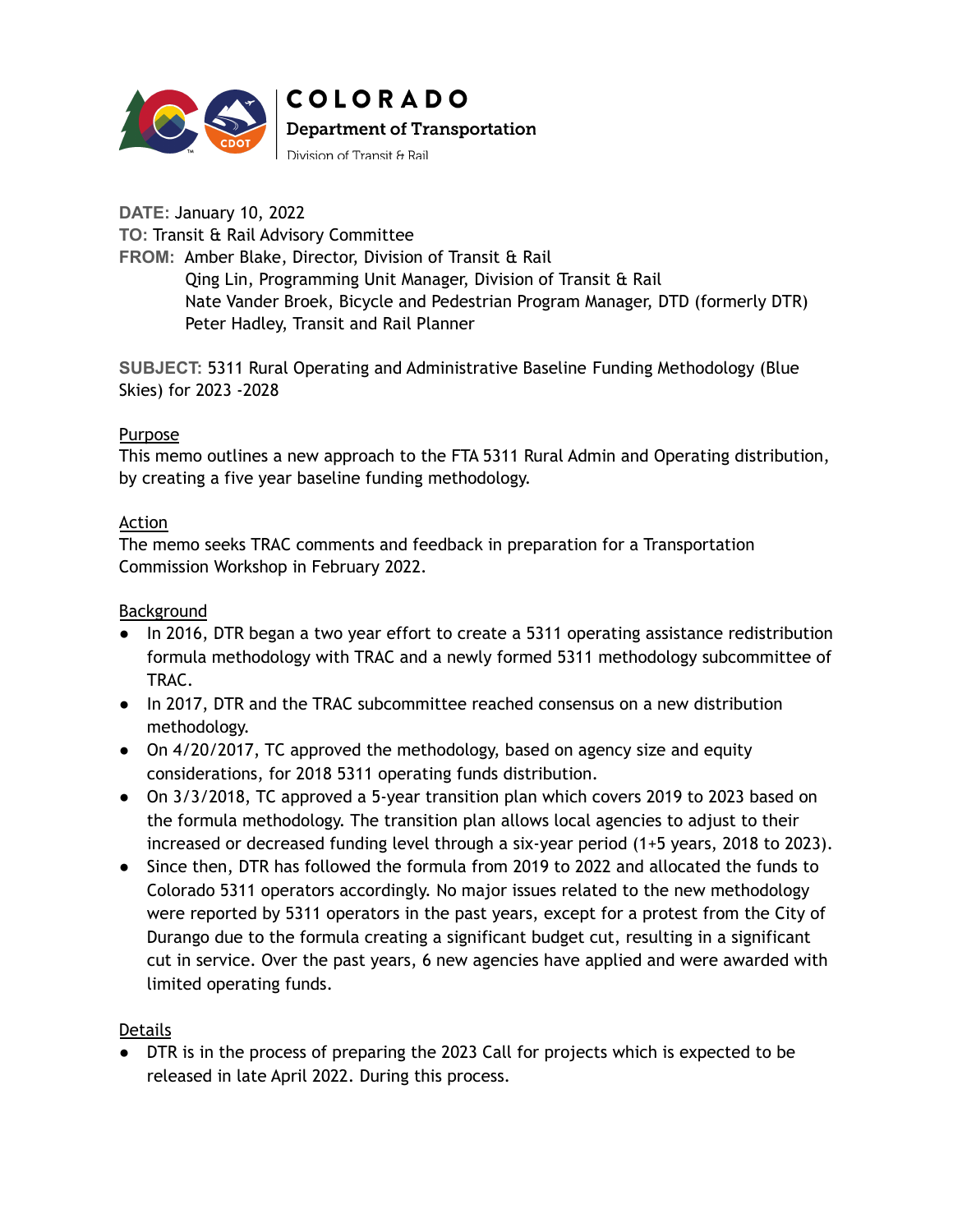- The intention of the "Blue Skies" scenario is to ensure baseline funding for existing transit agencies, to retain funding to allow for strategic transit service enhancements to be funded, and to allow available funding for new agencies to enter the 5311 program.
- To prepare this scenario, DTR Staff interviewed 5311 operators who anticipated a significant increase or decrease in funding in 2023 based on the original formula.
- Staff conducted a 5 year fiscal analysis to ensure funding levels of the "Blue Skies" scenario could be met. The 5 year financial analysis includes the following assumptions:
	- o 20% increase on 2022 5311 apportionment and 2% annual increases for the next following years. (Awaiting FTA apportionment)
	- o Roll forward \$6 millions State Admin funds from CARES Act for the next 5 years, \$1.2 million each year.
	- o Retain \$7 million from 2022 5311 funds for the next 5 years' capital needs, distributing \$1.4 million each year.

# Recommendation

- The DTR staff proposes and recommends the following formula modification (Blue Skies Scenario) to 5311 annual distributions:
	- o Agencies expecting an award increase will receive the full anticipated amount.
	- o Agencies expecting an award decrease will hold steady at 2022 funding levels.
	- **o** Total operating and admin awards to existing transit agencies in the Blue Skies scenario will result in an 8% increase over 2022 (Year 5) formula funding levels. **Attachment 1**
	- o Over the next 5 years a 2% annual increase will be applied to operating allocations.
- DTR Staff will begin evaluating this scenario and the baseline funding levels in 2024.
- 2024-2027 DTR Staff will work with transit agencies to evaluate the effectiveness of the baseline funding levels and any necessary changes that will be necessary in the next update.
- DTR Staff will bring any necessary changes to the methodology to the Transportation Commission for years 2028-2032 in 2027.

# Benefits

- The proposed Blue Skies scenario and five-year financial plan provide sustainable funding levels to maintain this scenario over the next five years, moreover this scenario also provides available funds necessary to fund new agencies, expand existing services and to meet a state of good repair.
- The establishment of baseline funding will streamline the annual call for projects. Existing 5311 agencies will not be required to submit a full application. Instead, they will only need to update agency information and certify the services and programs they provide with 5311 funding. This new process will streamline the awarding and contracting process and provide additional time to be given to new agencies or existing agencies seeking expansion.